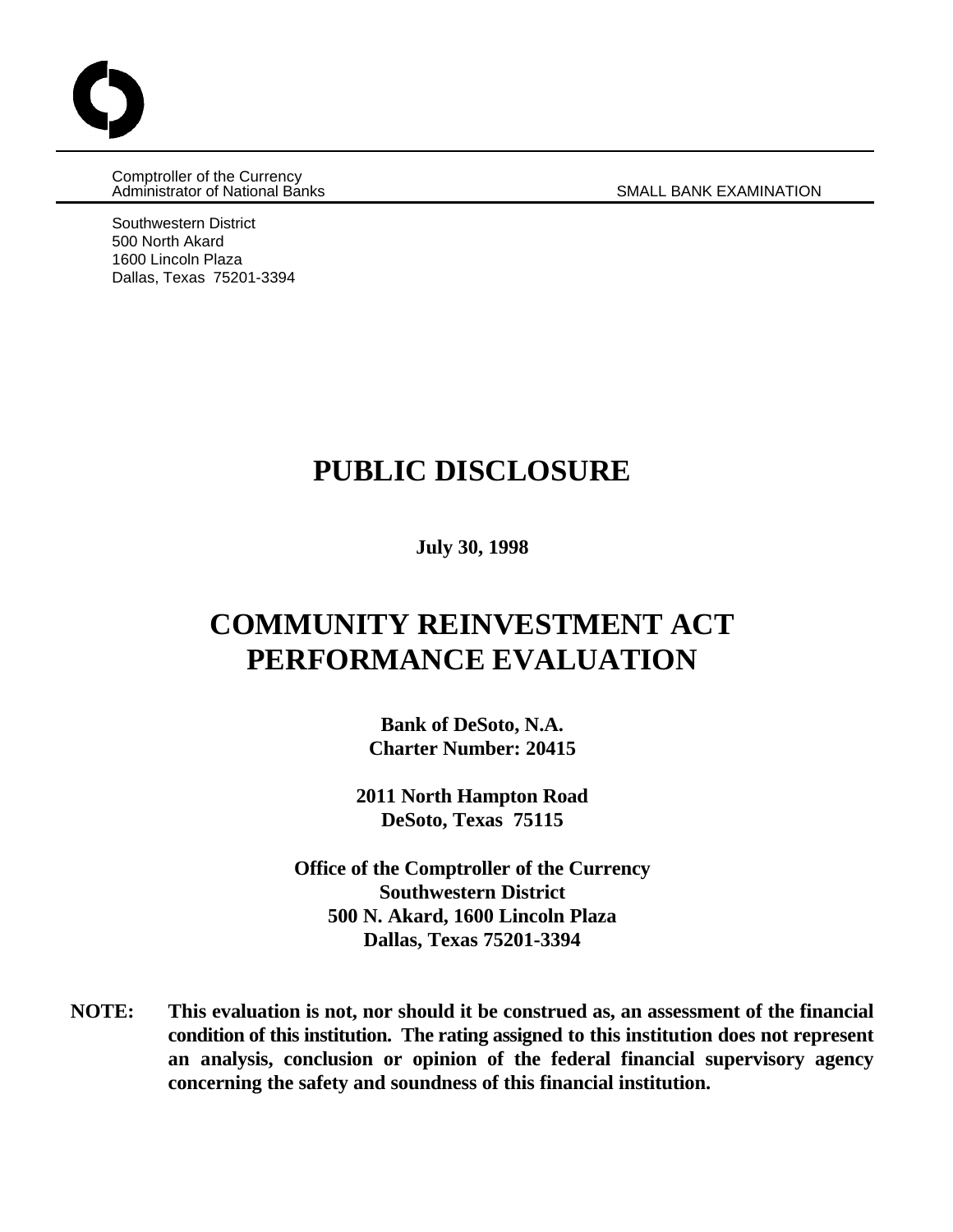## **GENERAL INFORMATION**

*The Community Reinvestment Act (CRA) requires each federal financial supervisory agency to use its authority when examining financial institutions subject to its supervision, to assess the institution's record of meeting the credit needs of its entire community, including low- and moderate-income neighborhoods, consistent with safe and sound operation of the institution. Upon conclusion of such examination, the agency must prepare a written evaluation of the institution's record of meeting the credit needs of its community.* 

*This document is an evaluation of the Community Reinvestment Act (CRA) performance of Bank of DeSoto, N.A., prepared by The Office of the Comptroller of the Currency (OCC) the institution's supervisory agency, as of July 30, 1998. The agency rates the CRA performance of an institution consistent with the provisions set forth in Appendix A to 12 CFR Part 25.*

## **INSTITUTION'S CRA RATING:** This institution is rated **Satisfactory.**

Bank of DeSoto, N.A. (BOD) has demonstrated a satisfactory record of performance under the CRA. The bank's lending levels reflect a reasonable responsiveness to its community credit needs. The loan to deposit ratio averaged 79.58% over the last six quarters. This ratio compares favorably with four other similarly situated financial institutions within the same assessment area. According to internal reports, a majority of the bank's loan originations are within its designated assessment area. Our loan review included all Home Mortgage Disclosure Act (HMDA) reportable loans originated in 1997 and 1998. It also included a limited sample of consumer and small business loans originated over the last 18 months. Based on our sample, the level of credit extensions to individuals of different income levels and businesses of different sizes is reasonable. Our review also reflects a good geographic distribution of loans throughout the assessment area. The bank's lending activities penetrate 100% of the geographies within the assessment area.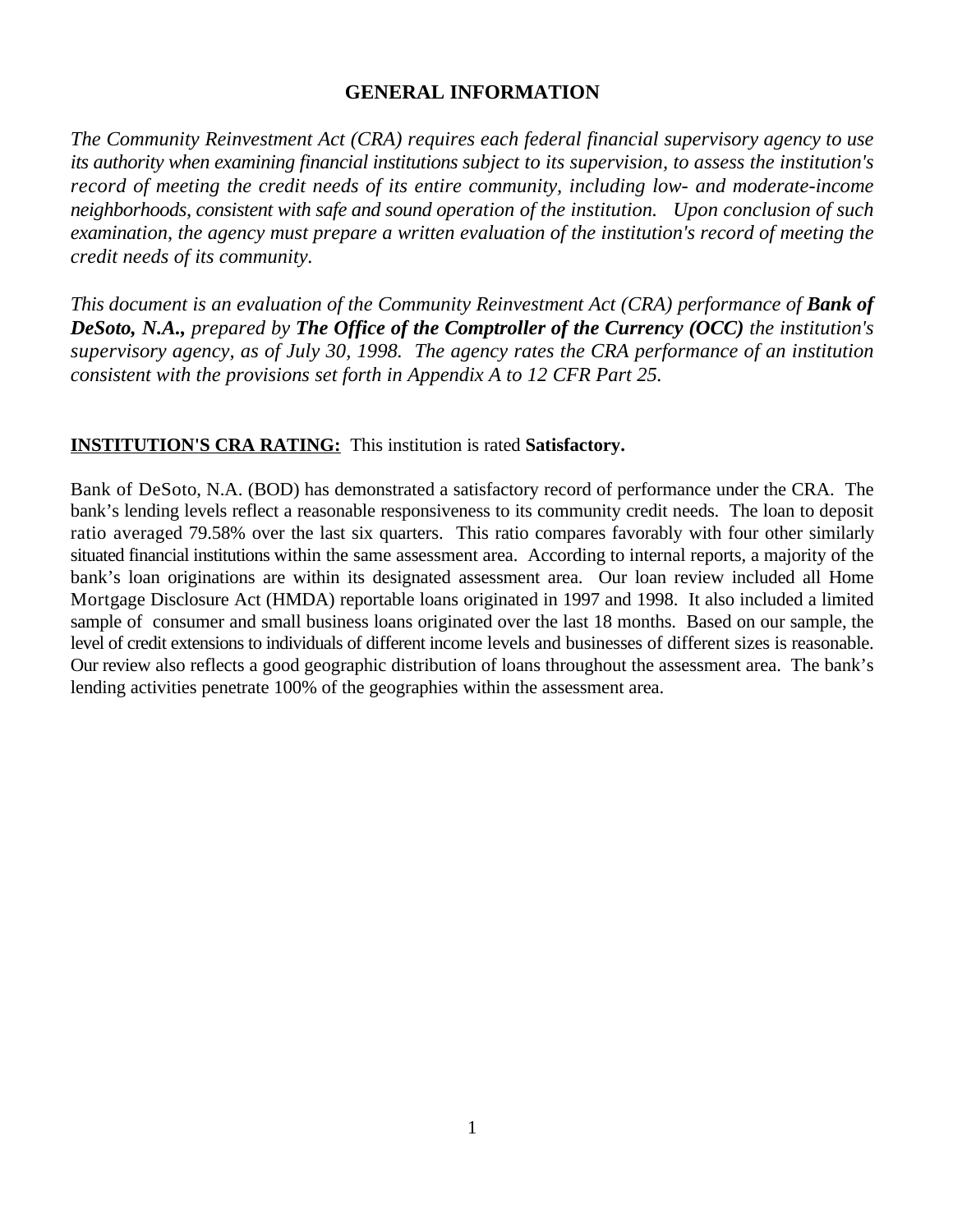The following table indicates the performance level of *Bank of DeSoto, N.A.* with respect to each of the five performance criteria.

| <b>SMALL INSTITUTION</b><br><b>ASSESSMENT</b><br><b>CRITERIA</b>                        | <b>Bank of DeSoto, N.A.</b><br>PERFORMANCE LEVELS                               |                                                                  |                                                                                    |  |  |  |  |  |  |
|-----------------------------------------------------------------------------------------|---------------------------------------------------------------------------------|------------------------------------------------------------------|------------------------------------------------------------------------------------|--|--|--|--|--|--|
|                                                                                         | <b>Exceeds</b><br><b>Standards for</b><br>Satisfactory<br><b>Performance</b>    | <b>Meets Standards for</b><br>Satisfactory<br><b>Performance</b> | Does not meet<br><b>Standards for</b><br><b>Satisfactory</b><br><b>Performance</b> |  |  |  |  |  |  |
| Loan to Deposit Ratio                                                                   |                                                                                 | X                                                                |                                                                                    |  |  |  |  |  |  |
| Lending in Assessment<br>Area                                                           |                                                                                 | X                                                                |                                                                                    |  |  |  |  |  |  |
| Lending to Borrowers of<br>Different Incomes and to<br>businesses of Different<br>sizes |                                                                                 | X                                                                |                                                                                    |  |  |  |  |  |  |
| Geographic Distribution of<br>Loans                                                     |                                                                                 | X                                                                |                                                                                    |  |  |  |  |  |  |
| <b>Response to Complaints</b>                                                           | No complaints have been received since the prior compliance/CRA<br>examination. |                                                                  |                                                                                    |  |  |  |  |  |  |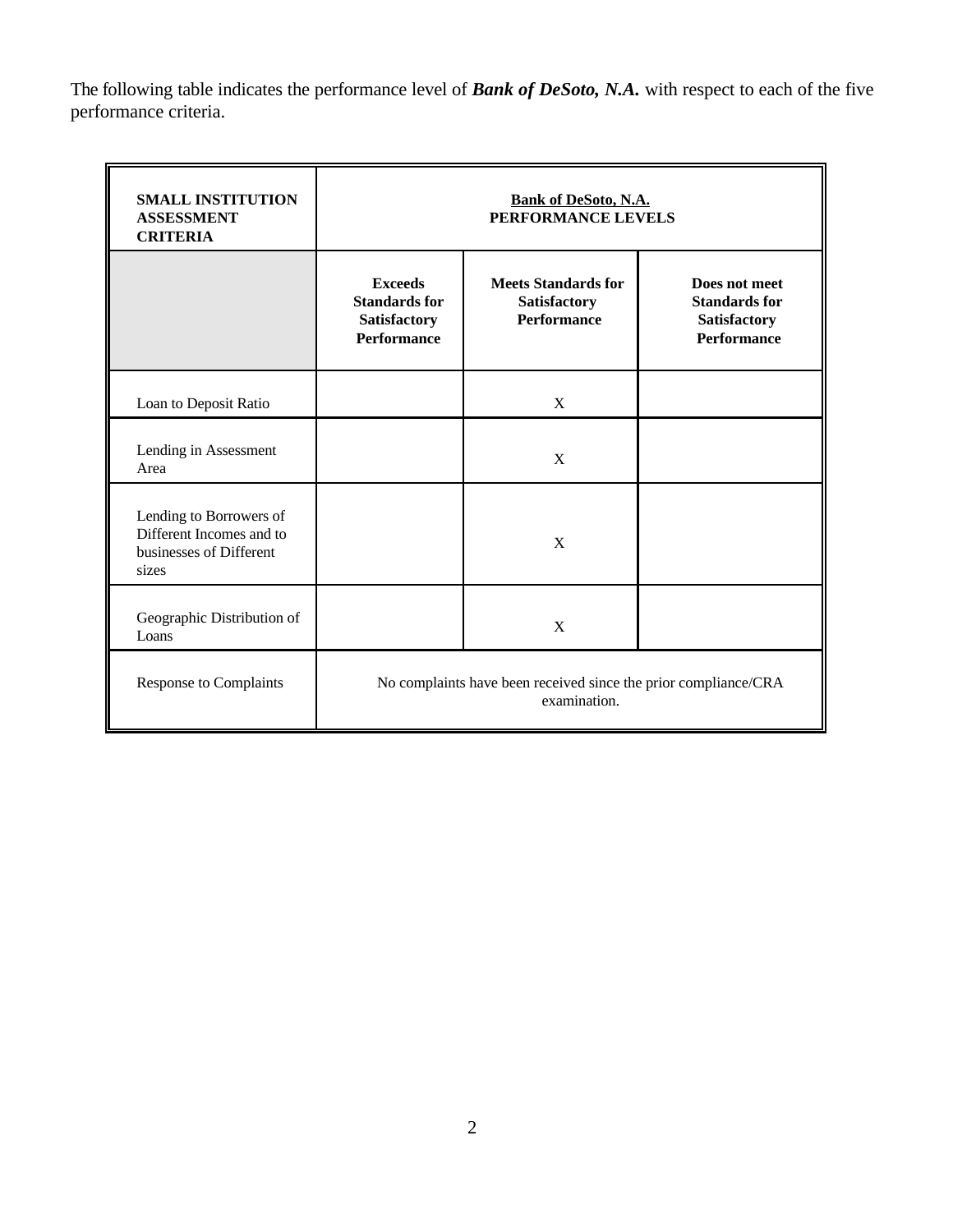#### **DESCRIPTION OF INSTITUTION**

Bank of DeSoto, N.A. (BOD) is an independently owned, community bank located in the city of DeSoto, Texas, approximately 15 miles south of downtown Dallas. BOD has only one banking office, offering an automated teller machine (ATM), a mini bank with extended hours and a drive up facility onsite. As of June 30, 1998, the bank reported total assets of \$83 million, with net loans of \$56 million. The bank's primary lending focus is consumer loans. Consumer loans and 1-4 single family residential mortgages represent 66% of the total loan portfolio. Commercial real estate and commercial loans represent 23% and 11% of total loans, respectively. BOD does not participate in government guaranteed loan programs for housing, small business, or small farms. A full range of deposit and other banking services are available. Loan and deposit products offered are commensurate with the bank's size and resources. Neither the bank's financial condition nor the legal, regulatory, or economic environment hinder its ability to make loans and provide reasonable banking services.

#### **DESCRIPTION OF THE ASSESSMENT AREA**

BOD defines its assessment area as 24 census tracts which include the cities of DeSoto, Cedar Hill, Ovilla, Midlothian, and portions of Duncanville, Lancaster, Red Oak, and Waxahachie. This assessment area is legal and does not arbitrarily exclude low- and moderate-income areas. The table below reflects the income characteristics of the bank's assessment area. 1990 Census Bureau data reflects the population of this assessment area as 146 thousand persons, 40 thousand families, and 50 thousand households. The 1990 Census Bureau median family income and the 1998 Housing and Urban Development (HUD) median family income for the Metropolitan Statistical Area (MSA) which includes Dallas and Ellis counties is \$38,754 and \$54,400 respectively. Based on the 1998 HUD median family income, 13% of the families are low income, 18% are moderate income, 25% are middle income, and 44% are upper income. Ninety one percent of the available housing units, including rental units, are occupied. The median age for these units is 19 years. The median value is \$80,064.

| <b>Income Characteristics of Geographies</b> |                |               |  |  |  |  |  |  |
|----------------------------------------------|----------------|---------------|--|--|--|--|--|--|
| <b>Tract Characteristic</b>                  | Count          | $\frac{0}{0}$ |  |  |  |  |  |  |
| Low                                          |                | 0%            |  |  |  |  |  |  |
| Moderate                                     | $\mathfrak{D}$ | 8%            |  |  |  |  |  |  |
| Middle                                       | 13             | 54%           |  |  |  |  |  |  |
| Upper                                        | 9              | 38%           |  |  |  |  |  |  |
| <b>NA</b>                                    |                | 0%            |  |  |  |  |  |  |
| Total                                        | 24             | 100%          |  |  |  |  |  |  |

The city of DeSoto and the surrounding communities within the assessment area are considered a light manufacturing and bedroom community environment. The local economy is very strong and experiencing rapid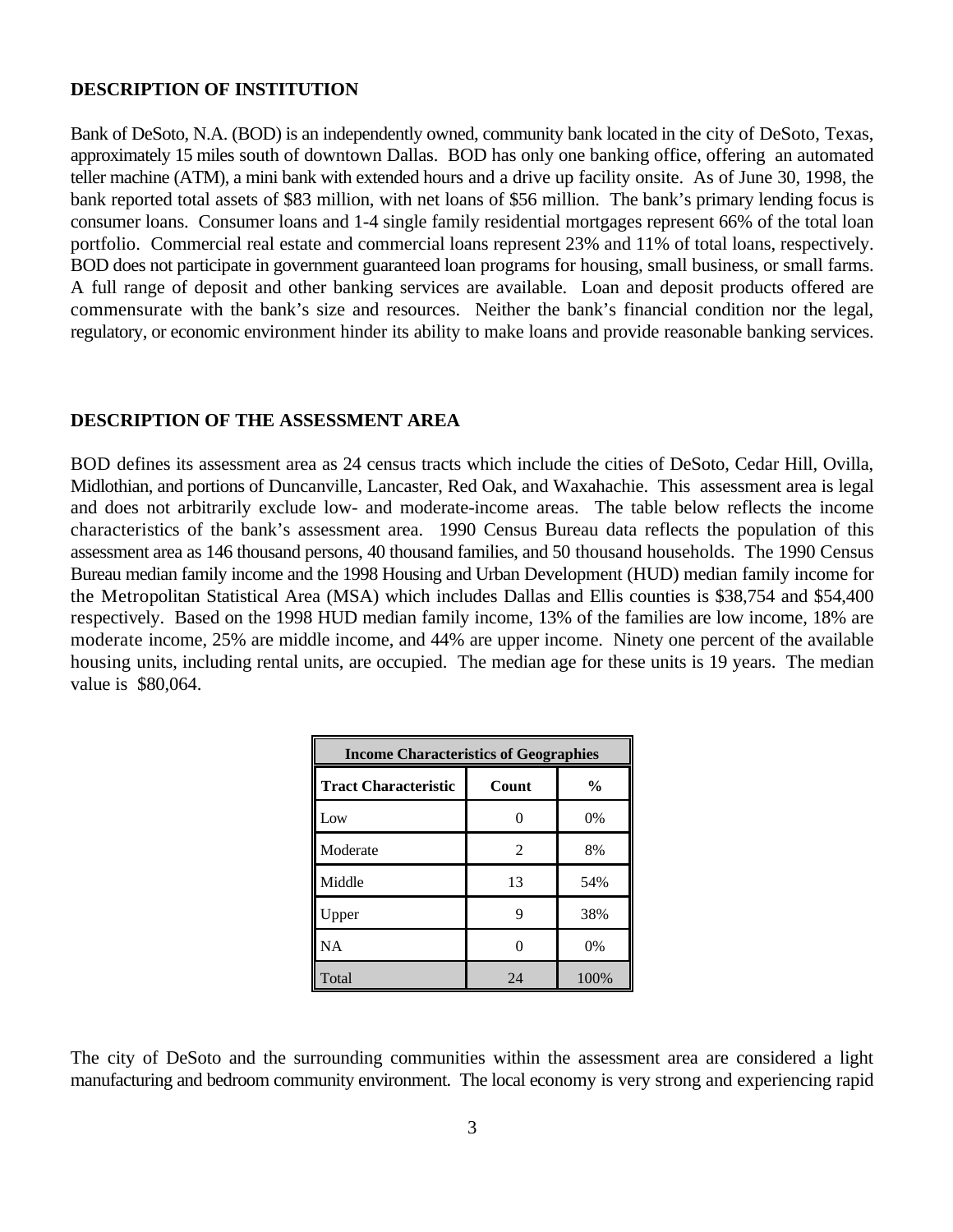growth in recent years. BOD operates in a competitive banking environment, with at least four other community banks and four branches of multinational and regional financial institutions in the area. During this evaluation, we interviewed two community contacts. Those contacts identified the need for pre-development funding of small commercial projects and more support in educational programs by the financial institutions. Since the DeSoto community is a relatively affluent community, many businesses in the area are having a hard time attracting entry level and minimum wage employees. The community contacts we interviewed also felt that access to public transportation is a strong need.

## **CONCLUSIONS WITH RESPECT TO PERFORMANCE CRITERIA**:

### **Loans-To-Deposits**

BOD's lending levels are good and commensurate with its size and available resources. The lending levels compare favorably with the four other competing financial institutions within the assessment area. BOD's loan to deposit ratio as of June 30, 1998, was 73.73%, averaging 79.58% over the last six quarters. The asset sizes of the competing institutions range from \$32 million to \$130 million. Their average loan to deposit ratios range from 46% to 79% over the same time period.

#### **Assessment Area Concentration**

BOD's internal loan distribution report shows 59% of the total number and 62% of the total dollar volume of loans are within the identified assessment area. Based on our review of the data, the internal reports are considered reliable. Our loan review sample of all 1997 and year-to-date HMDA loans originated indicate 62% of the number and 54% of the dollar volume of these loans were extended within the assessment area. The following tables illustrate the volume of originations and locations, relative to the assessment area.

| <b>Internal Report - Lending Within the Assessment Area - Originations/Purchases</b> |       |                           |                            |               |          |               |  |  |  |
|--------------------------------------------------------------------------------------|-------|---------------------------|----------------------------|---------------|----------|---------------|--|--|--|
|                                                                                      |       | <b>Total Originations</b> | Inside the Assessment Area |               |          |               |  |  |  |
| <b>Product</b>                                                                       | #     | \$ (000)                  | #                          | $\frac{0}{0}$ | \$ (000) | $\frac{0}{0}$ |  |  |  |
| All Loans as of 6/30/98                                                              | 3.086 | \$72,027                  | l.819                      | 59%           | \$44,641 | 62%           |  |  |  |

\* +/- 3% Margin of Error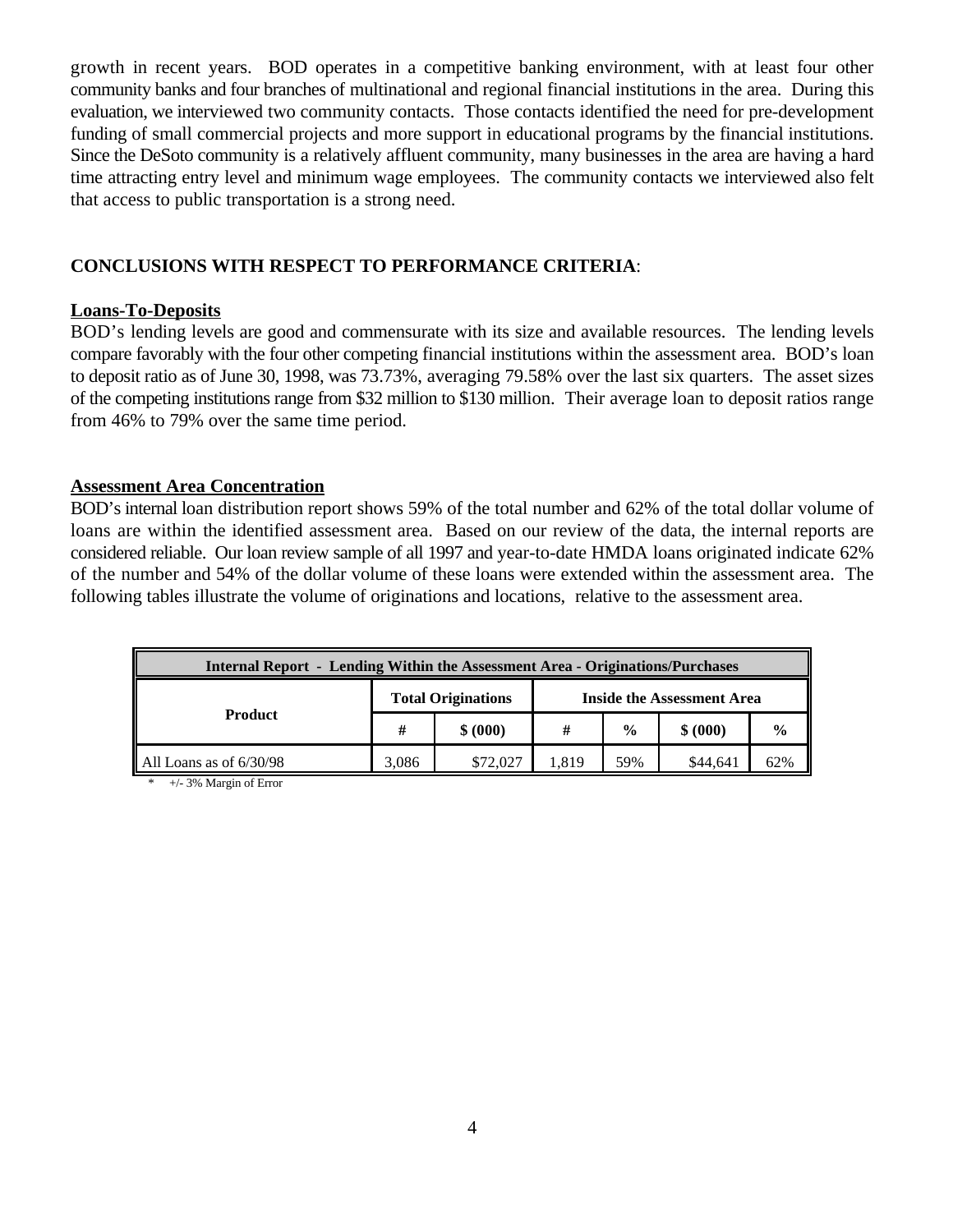| Volume of All Home Mortgage Loan Originations in 1997 and YTD 1998 |                |                           |                                   |               |          |               |  |  |  |  |
|--------------------------------------------------------------------|----------------|---------------------------|-----------------------------------|---------------|----------|---------------|--|--|--|--|
| <b>Product</b>                                                     |                | <b>Total Originations</b> | <b>Inside the Assessment Area</b> |               |          |               |  |  |  |  |
|                                                                    | #              | \$ (000)                  | #                                 | $\frac{6}{6}$ | \$ (000) | $\frac{6}{6}$ |  |  |  |  |
| Home Purchase/Refinance                                            | 56             | \$4,559                   | 37                                | 66%           | \$2,838  | 62%           |  |  |  |  |
| Home Improvement                                                   | 8              | \$138                     | 6                                 | 75%           | \$105    | 76%           |  |  |  |  |
| Multifamily                                                        | $\overline{2}$ | \$452                     | 1                                 | 50%           | \$132    | 29%           |  |  |  |  |
| Total 1997                                                         | 66             | \$5,149                   | 44                                | 67%           | \$3,075  | 60%           |  |  |  |  |
| Home Purchase/Refinance                                            | 18             | \$1,876                   | 7                                 | 39%           | \$541    | 29%           |  |  |  |  |
| Home Improvement                                                   | $\mathfrak{2}$ | \$43                      | $\overline{2}$                    | 100%          | \$43     | 100%          |  |  |  |  |
| Multifamily                                                        | 1              | \$322                     | 1                                 | 100%          | \$322    | 100%          |  |  |  |  |
| Total YTD 1998                                                     | 21             | \$2,241                   | 10                                | 48%           | \$906    | 40%           |  |  |  |  |
| <b>Grand Total</b>                                                 | 87             | \$7,390                   | 54<br>\$3,981<br>54%<br>62%       |               |          |               |  |  |  |  |

Source: Bank of DeSoto HMDA Loan Application Registers, HMDA Disclosure Statement

## **Lending to Borrowers of Different Income Levels and Businesses of Different Sizes**

The distribution of loans to borrowers of different income levels and businesses of different income sizes is reasonable. The table below depicts a good distribution of loans to all borrower income levels. Additionally, there is a good distribution of small loans to businesses with a diverse revenue range.

| OCC Sample - Distribution of Loans Made Within the Assessment Area in 1997 and YTD 1998<br>By Income Level of the Borrower |                   |               |                   |               |                      |               |                     |               |  |  |
|----------------------------------------------------------------------------------------------------------------------------|-------------------|---------------|-------------------|---------------|----------------------|---------------|---------------------|---------------|--|--|
| <b>Assessment Area Data</b>                                                                                                | <b>Low-Income</b> |               | <b>Mod-Income</b> |               | <b>Middle-Income</b> |               | <b>Upper-Income</b> |               |  |  |
| <b>Characteristics of Families</b>                                                                                         | 5.408             | 13%           | 7.094             | 18%           | 10,217<br>25%        |               | 17,713              | 44%           |  |  |
| <b>Loan Product</b>                                                                                                        | #                 | $\frac{0}{0}$ | #                 | $\frac{6}{6}$ | #                    | $\frac{0}{0}$ | #                   | $\frac{6}{6}$ |  |  |
| HMDA Reported:*                                                                                                            | 0                 | $0\%$         | 10                | 19%           | 19                   | 37%           | 23                  | 44%           |  |  |
| Home Purchase/Refinance                                                                                                    | $\Omega$          | 0%            | $\mathbf{8}$      | 18%           | 15                   | 34%           | 21                  | 48%           |  |  |
| Home Improvement                                                                                                           | $\Omega$          | 0%            | $\overline{c}$    | 25%           | 4                    | 50%           | $\overline{c}$      | 25%           |  |  |
| Multifamily*                                                                                                               | $\Omega$          | 0%            | $\Omega$          | 0%            | $\Omega$             | 0%            | $\Omega$            | 0%            |  |  |
| Consumer - Secured                                                                                                         | 9                 | 26%           | 12                | 34%           | 9                    | 26%           | 5                   | 14%           |  |  |
| Consumer - Unsecured                                                                                                       | 5                 | 14%           | 7                 | 20%           | 10                   | 29%           | 13                  | 37%           |  |  |
| <b>Grand Total</b>                                                                                                         | 14                | 11%           | 29                | 24%           | 38                   | 31%           | 41                  | 34%           |  |  |

\* There were 2 Multi-Family loans to borrowers whose income information was not available.